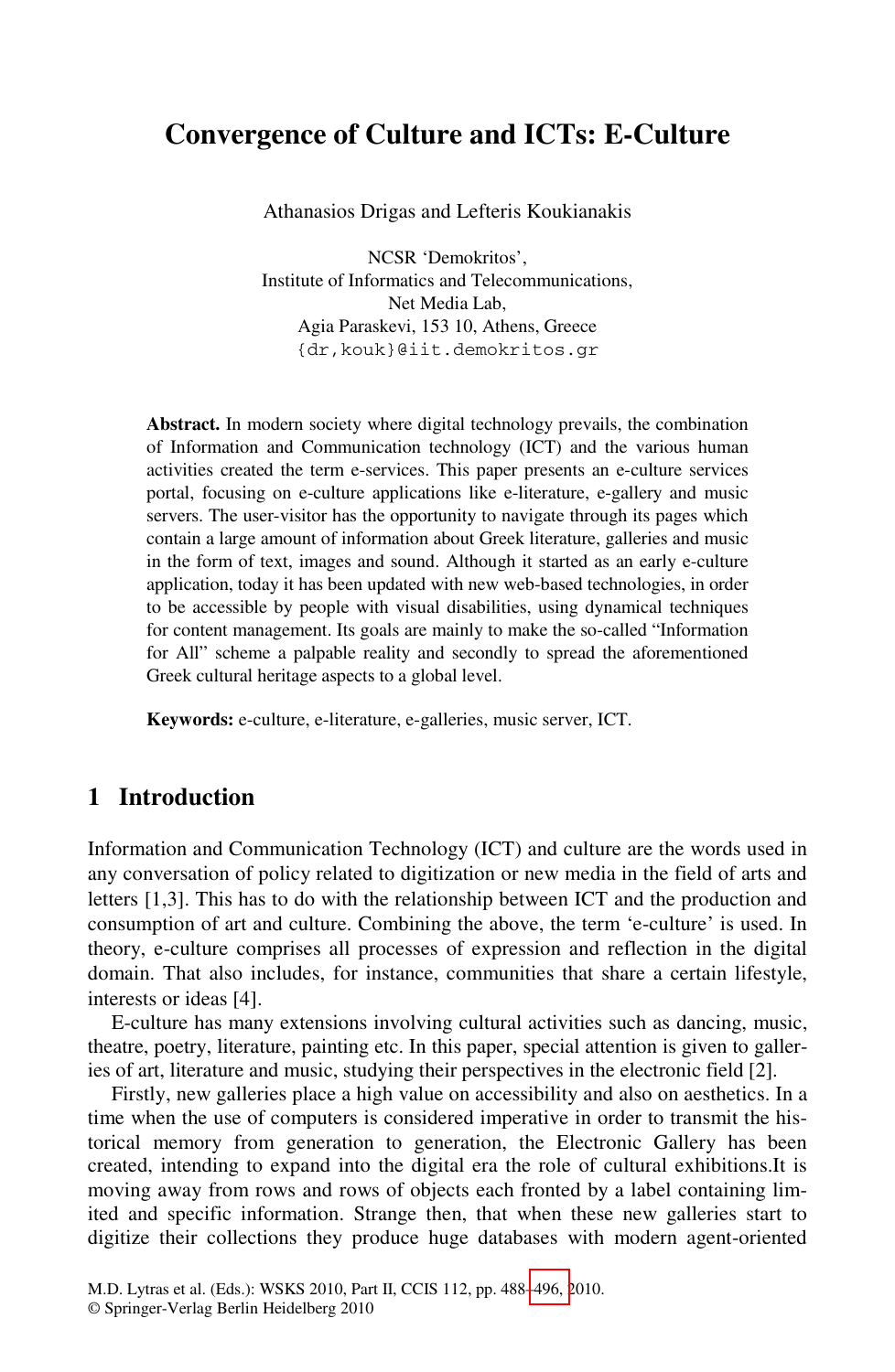methodologies [3,5,8,10]. More and more fake pieces circulate, without the possibility of scientific examination. The researchers, collectors and art lovers are in direct need of a responsible documentation which can be achieved by digital technology.

Furthermore, the expansion of e-literature and web based bibliographic data has increased awareness and accessibility of material. As web based material has developed, sites have often become more complex due to the volume of material [16]. In the field of electronic publishing, editors of poetry and fiction can no longer rely exclusively on the standard editorial practices that have long served the print world [20,21]. Also, the literary community can no longer afford to treat text on the screen as if it were print read in a vertical position. Electronic text has its own specificities. A deep understanding of them would bring into view by contrast the specificities of print, which could again be seen for what it was, a medium, and not a transparent interface [19].

Finally, music technology over the Internet has improved dramatically over the last years. Music online access, distribution and broadcast transmission are feasible owing to technologies like audio encoding, high bandwidth telecommunications networks, end-user resources and behaviors. The biggest push in low bit-rate audio coding has taken place quite recently, due to the fast development of the Internet where extremely low bit-rates are required while preserving the subjective quality of the original signal [23,24,25].

#### **2 Abstract Level Description**

The structure of the system's described content consists of the following steps. It has to do with the appearing of e-culture aspects (e-literature, e-gallery and music server).

In the first step, a list of the categories of this portal appears. As a result of this categorization, the visitor can easily and quickly access the category of his choice.

The second step includes the category of Greek Literature. For this category, a separation into two major time periods is done in order to facilitate the user-visitor. Moving on, there has been a study so as to find the most representative literary pieces of work that marked each age providing spherical information.

At the third step (Net Gallery category), a careful choice of exhibitions and artists is made, showing an adequate sample of modern Greek painting. Furthermore, a concise look in the work of every painter takes place, choosing his/her most characteristic creations and other important information which will be described later in this article.

Following the same logic, in the fourth step (Music Server category) and after extensive search the most representative artists, orchestras and choruses are presented, in order to show the evolution of music from the ancient years until nowadays.

Moving on, the cultural content of all categories, which emerged from the previous steps, is written and embedded into the whole system in various forms (text, image, music).

Lastly, there was a thorough study of the system standards and outlines. The further goal was to choose the appropriate techniques and technologies which would be used, so as to constitute the final product user-friendly and, more importantly, to live up to the needs of disabled people, and especially those with visual disabilities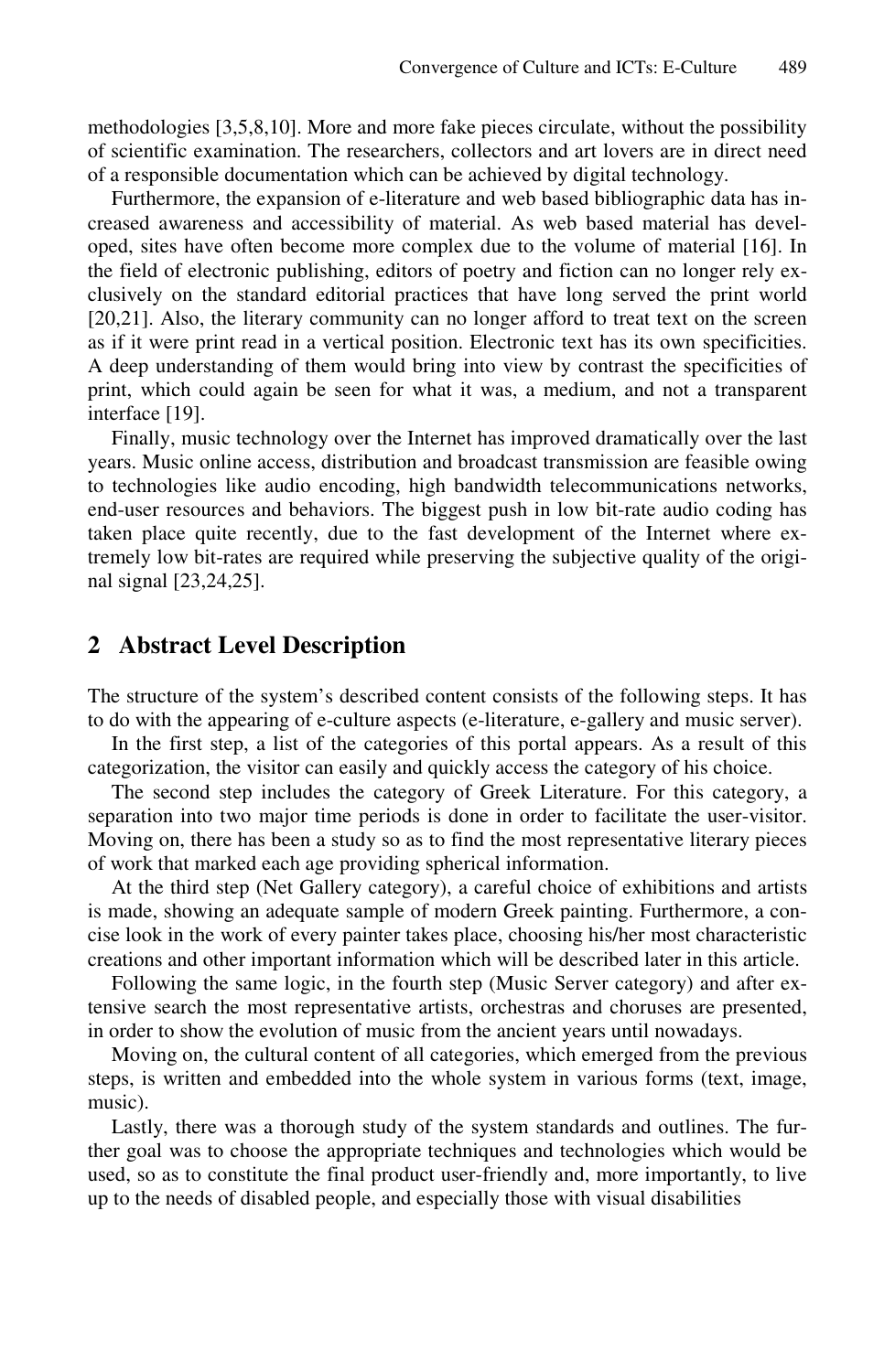# **3 System Analysis**

This portal's opening page depicts an image reflecting the digital era, in order to introduce the visitor from the beginning to the ambience which it presents. It has a simple but functional structure so that the visitor can easily navigate throughout the various categories of information presented (Figure 1).



**Fig. 1.** E-culture services opening page

By choosing the category Gr Literature, a menu appears instructing the user-visitor to select between two links:

- Ancient Literature
- Modern Literature



**Fig. 2.** Ancient literature menu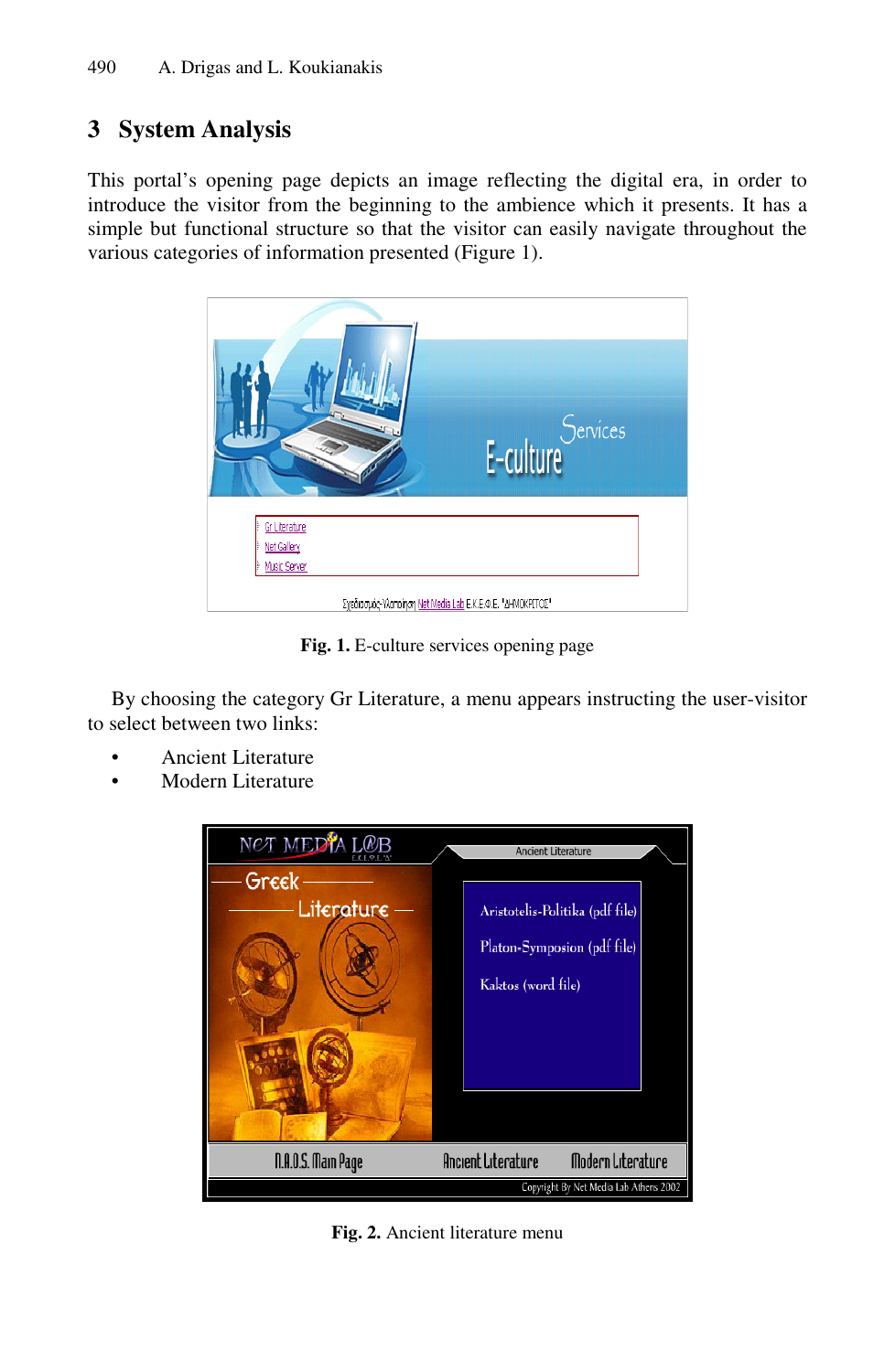The above page also gives information about when it was constructed, the updates that were made to it and the features that it provides, concerning people with visual disabilities.

At this point, the user-visitor has the option to choose one of the above links entering either ancient or modern Literature.

On the one hand, if the selection is Ancient Literature a new page appears (Figure 2) with a menu containing the most representative ancient Greek philosophers and publishing agencies.

When the user selects one of the above links he/she will gain access to the ancient Greek authors' works in the form of e-books (pdf or doc format) in the original language that they where written (ancient Greek). An example is depicted in Figure 3.

> 140  $\pi$ ATQNOE  $\ddot{\mathbf{a}}$ δ' ίγιο, ο Γλαύκων; ούκ οίσο' δει πολλών ιεών' Αγώθων ενθάδε ούκ έπιδεδήμηκεν; άφ' ού δ' έγω Σωκράτει συνδιατρίβω και έπιμελίς πεποίημαι έκαστης ημέρας είδεναι δ τι άν λίγη ή πράττη, ουδέπω τρία έτη έστιν· πρό του δέ 173 περιερέχου δαη τύχοιμι και οιόμενος τι ποιεϊν άθλιώτιρος ή ότουούν, ούχ ήττον ή σύ νυνί, οιόμενος δεϊν πάντα μάλλον πράττειν ή φιλοσοφείν. καί ός, Μή σκιόπτ', έφη, άλλ' είπε μοι πότε έγένττο ή συνουσία αύτη. Νόμο είπου ότι Παίδαν δυτων ήμών έτι, ότι τη πρώτη τραγφδία ένικησευ Αγάθων, τη υστερεία ή τα επινόεια έθυεν αυτός τε και οι χορευταί. Πάνυ, έφη, έρα πάλαι, ως έοικεν. άλλά τις σοι διηγείτο; ή αύτος Σωκράτης; Ού μά τον Δία, Β ήν δ' έγω, αλλ' όσπερ Φούνικι 'Αριοτόδημος ήν τις, Κυδαθηναιεύς, ομεκρός, είνοκοθητος είτε πειραγεγόνει δ' ίν τη συνουσίε, Σωκράτους έραστής ών έν τοις μάλιστα του τότε, ως έμοι δοκεϊ ού μέντοι όλλο και Σωκράτη με ένια ήδη άνηφόμην ών έκείνου ήκουσα, και μοι ώμολόγει καθάπερ έκετνος διηγείτο. Τί ούν, έφη, ού διηγήσω μοι: πάντως δε ή όδος ή είς άστυ έπιτηδεία πορευομένοις και λέγειν και άκούειν. ούτω ση Ιόντες άμα τους λόγους περί ζ αύτων έποιούμεθα, ώστε, όπερ άρχύμινος είπον, ούκ αμελετήτως έχω. εί ούν θεϊ και ύμεν διηγήσαυθαι, τα θτα χρή ποιεδν. από γάρ έγωγε από άλλως, όταν μέν τανας περί φελοσοφίας λόγους ή αύτος ποιώμια ή όλλων άκούω, χαρίς του οίκοθαι εδφελείοθαι ύπερφυείς εδε χαίρω · δταν δλ άλλους τινάς, άλλως τε και τους υμετίρους τους τών πλουσίων και χρηματιστικών, αυτός τε άχθομαι υμάς τε τους έταιρους έλει, ότι οικούε τι ποιείν ούδεν ποιούντες. D nal lowe av buste int hystode nanodainova sivas, nai ofoμαι ύμας άληθη οίκοθαι έγω μέντηι ύμας ούκ οίομαι ndd' en aidu. ΕΤΑΙ. 'Αεί δμοιος εί, οι Απολλόδωφε · άει γάρ σαυ-

**Fig. 3.** Platos' 'Symposion'

On the other hand, if the selection is Modern Literature, the page that opens has the same structure as the previous one and links to either the National Society of Greek Authors (word format) or the Hellenic Authors Society (a web portal) in order for the user to learn about a large number of contemporary Greek authors.

Returning to the e-culture services main page, the Net Gallery category comes to the fore. Entering this page (Figure 4) one can see that the introductive graphic arts application is familiar with the presented category. It contains a menu with selected exhibitions of a single or various artists as well as the activities of an international exhibition centre concerning paintings by children with visual disabilities.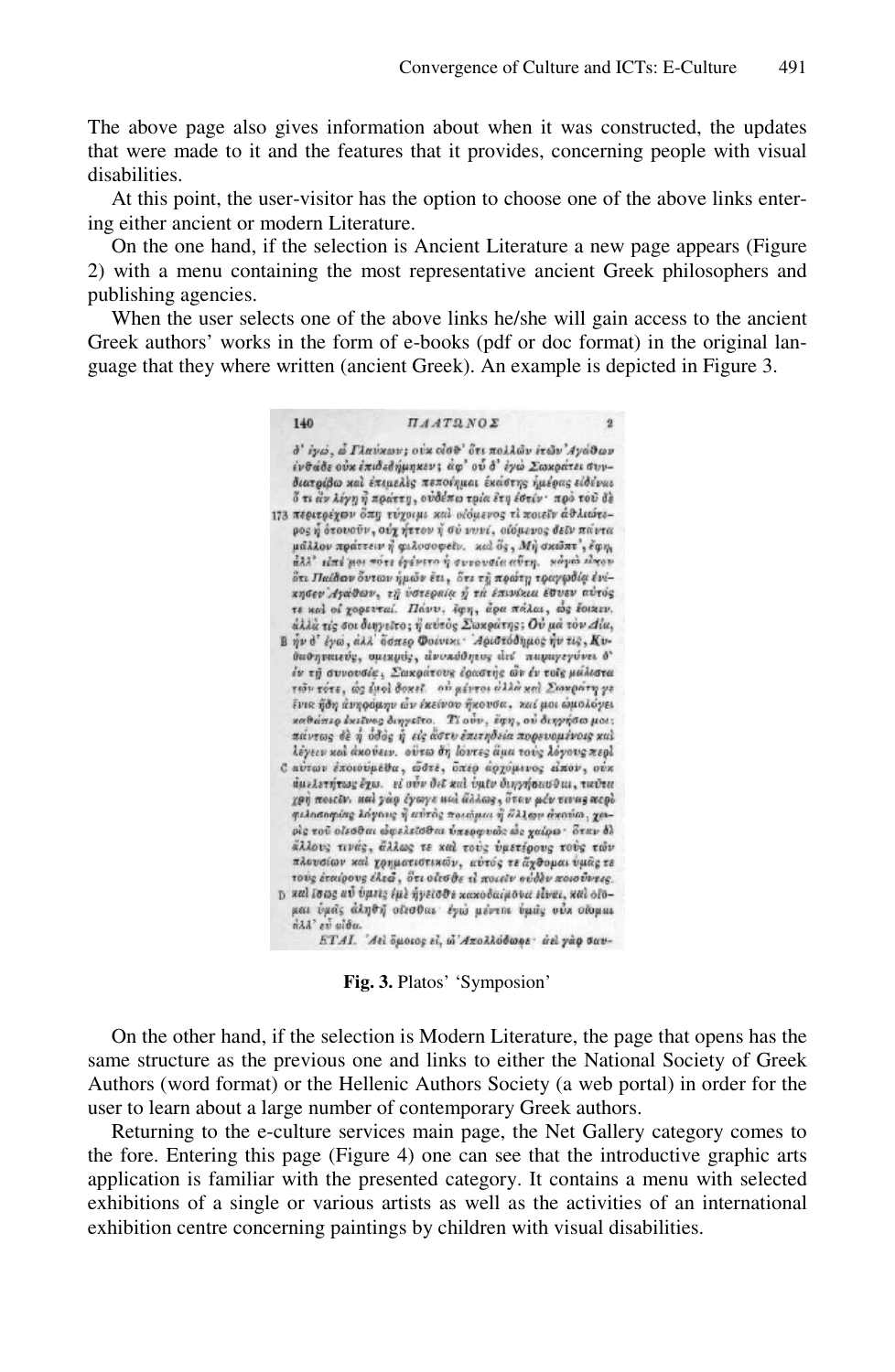

**Fig. 4.** Net gallery's main page

In the artists' exhibitions the given information is organized in such a way that it is brief, without redundant elements. In particular, in an artist exhibition one can learn where and when this exhibition was hosted, a information about the artist, and of course one can watch selected exhibits in the form of digital images just like a small gallery.

By choosing an image from the exhibition page, the user-visitor can view an exhibit in its actual size so as to have a clear picture of it.

Furthermore, the activities of the international exhibition centre concerning paintings by children with visual disabilities, are described with information given about the establishment of the centre, its aims and the people involved enhanced with images showing these children's efforts.

Finally, the music server category will be analyzed. Selecting the link Music Server from the main e-culture services page, the page depicted in Figure 5 appears. Here the user-visitor has a variety of options to hear, from individual compositions to orchestras and choruses.



**Fig. 5.** Music server opening page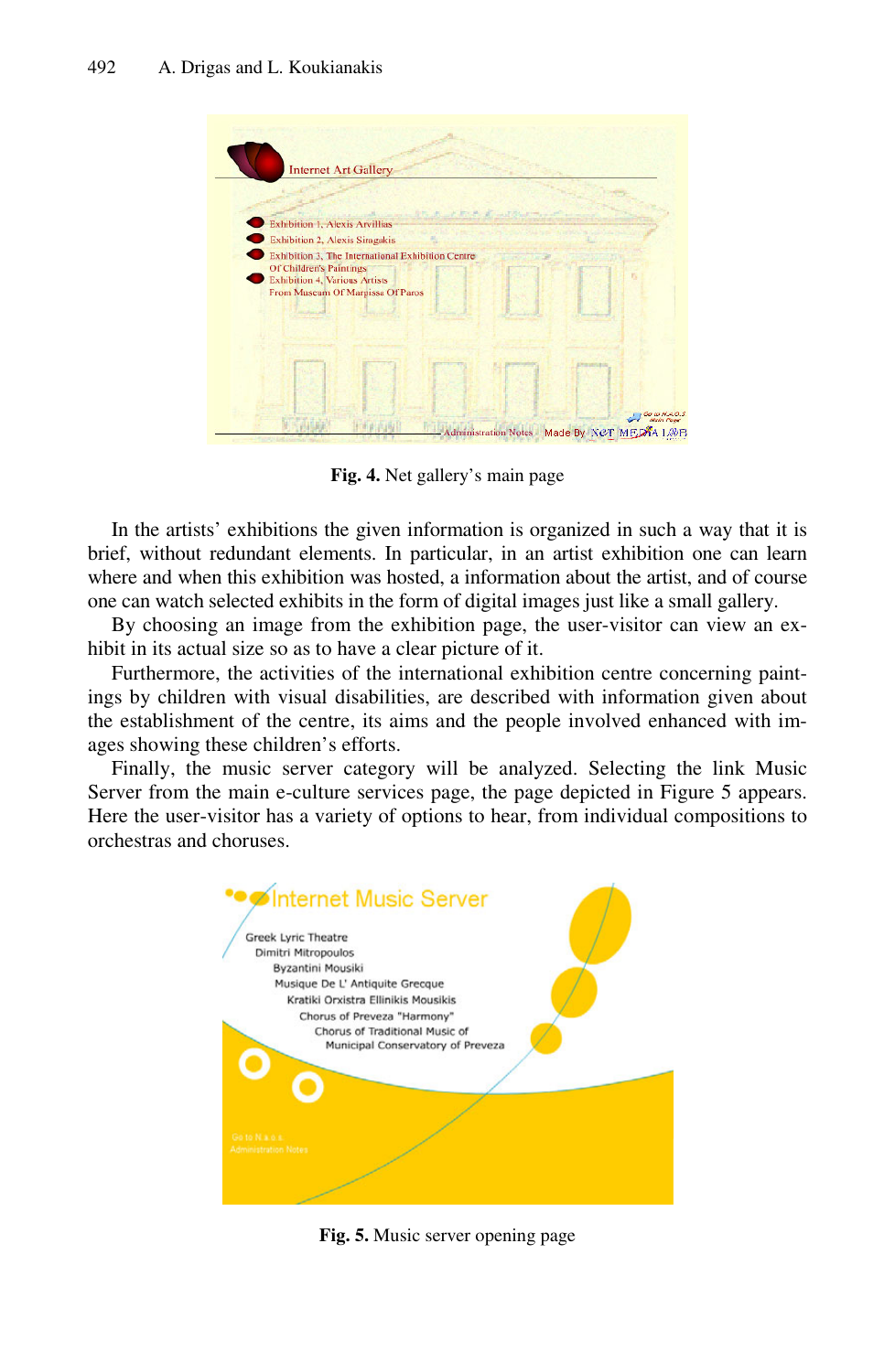Following one of these options will lead to a new page which contains tracks and information about an artist or an orchestra. The field of information has been analyzed in the previous categories and is functioning in the same way. Focusing on music tracks, when the correspondent link is chosen the track will begin to play with the Internet Explorer (IE) streaming media player.

To sum up, it can be said that the user-visitor has an integrated point of view of the above e-culture aspects as they are presented through the system. Of course one cannot omit the fact that the knowledge-information projected in the system is also available to people with visual disabilities, through Flash technology, (Figure 6) which is the backbone of the system (zoom-in function with a navigation tool due to limited space, music pieces). This way, the system follows the ''information for all'' logic and principle [7].



**Fig. 6.** Zoom-in function

#### **4 Benefits**

The benefits of an e-culture system like the one described in this paper and its importance to the information society can be focused on the following:

• The diffusion of Hellenic arts and letters in a universal level. Moreover, these forms of cultural content are at the disposal of every Greek citizen, to the Greeks abroad and finally to foreign people who are eager to learn more about Greek culture

• The cultural information is accessible by everyone even in remote places, at any time and with minimum cost [6,18,26]. Limitations such as space, time, weight (e.g. for printed books to carry along) etc. are being eradicated. As a result, there is access to an enormous amount of information, contrary to conventional methods

• Easy access to cultural information is provided to disabled people complying with the logic «equal access and knowledge for all»

• Saving and creating digital cultural content can lead to the preservation of cultural information during the course of time due to the constant physical degradation of paintings, printed books etc. This content can also be easily transferred and reproduced due to its effective electronic format [7,24]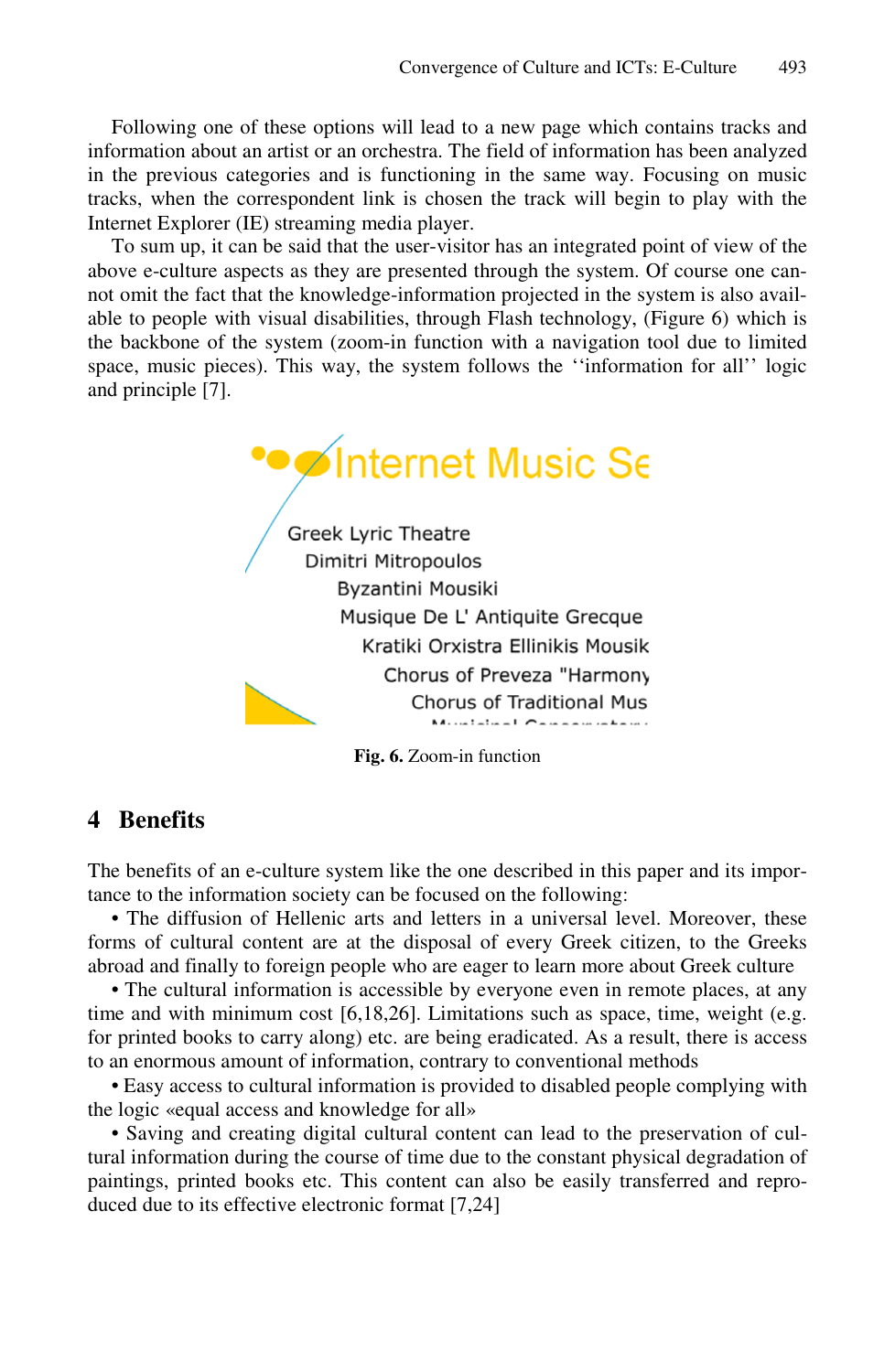• The projection of a country's cultural heritage can yield immediate results to the social sector of a country like the development of tourism and in a wider sense the development of its economy [9,12]

• The digitization of cultural content of all kinds can be beneficial for students and scientists either for educational or research purposes [15,17,22]

• Finding new information out of existing information from other recommended resources

• Creating new arts with the help of ICT tools, like graphic design, digital photography etc. As a result, new modern artists appear and simultaneously new professions and job vacancies are created by the initiation of innovative projects [2,11]

## **5 Future Work**

The system presented, is the first creative stage of an integrated e-culture system about navigation through various e-culture objects. The system described in this paper is constructed with the HTML programming language incorporating at the same time the FLASH technology in order to achieve better visualization, and Windows Media Player in order to achieve music reproduction. The future goal of the presented system is the creation of an up-to-date integrated e-culture system using modern techniques and technologies. Great importance will be given to the promotion and presentation of cultural information, due to the fact that there are new techniques and tools in the area of informatics such as:

- 3-tier architecture system
- Relational Database systems
- Virtual Reality
- Digital Photography
- DVB Technology
- Learning environments
- Mobile access to cultural information
- Location-based services
- New displays and user interfaces
- Virtual communities

New features will be added, such as archives, accounts, digital photographs, comparative illustration, explanatory documentation, user evaluation, adding material in the form of scrapbooks etc. [13,14].

### **6 Conclusions**

From the detailed analysis carried out throughout this paper, the numerous advantages of the system that supports e-culture services became clear. Its main benefit is none other than the fact that it offers the pioneering experience for both a beginner uservisitor and an expert scientist-researcher to unify two completely different worlds, the real and electronic worlds simultaneously.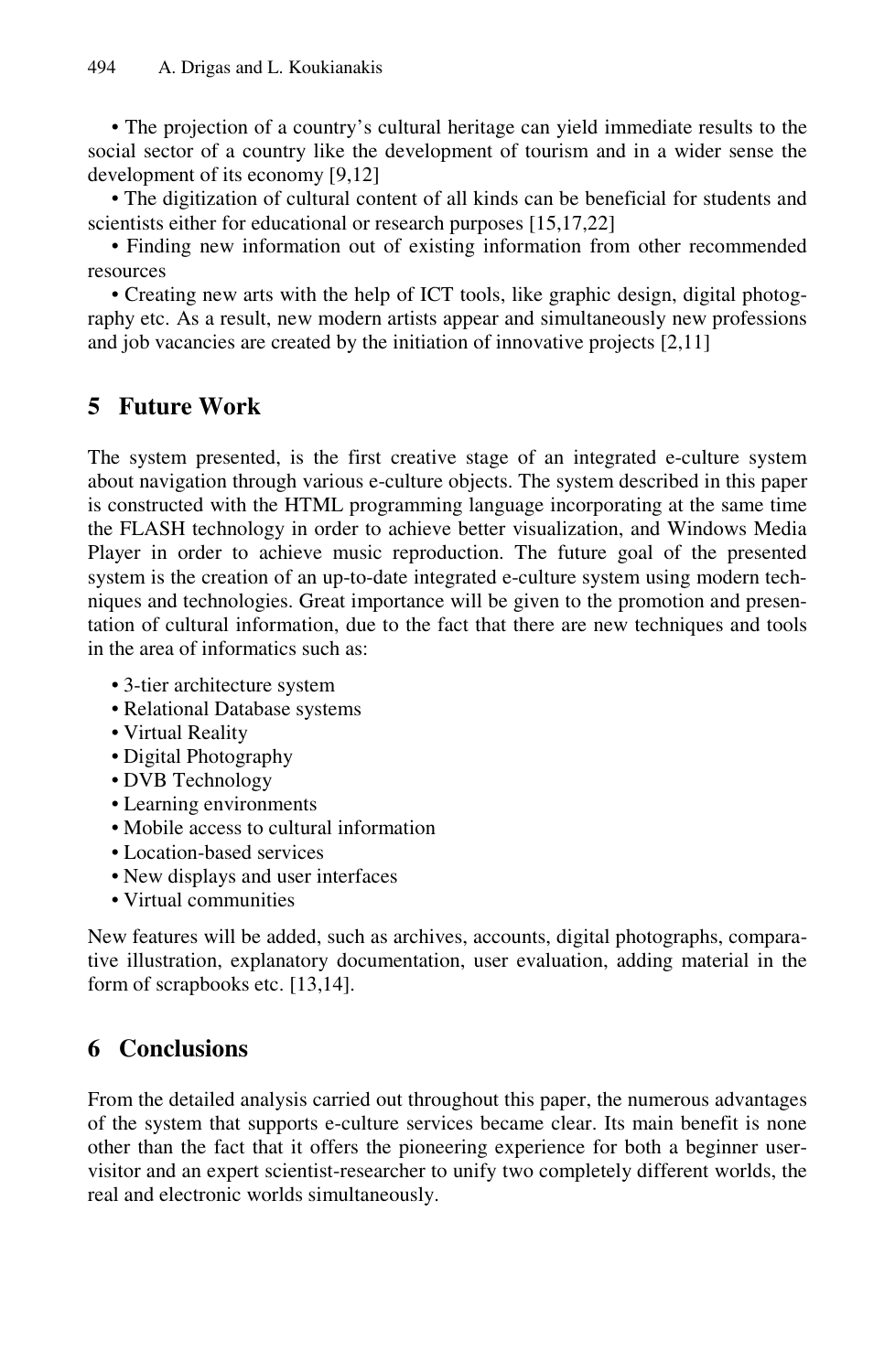Nowadays, a great challenge exists in the field of e-culture. The development of such systems is demanding. A contemporary one should be economical in development and maintenance, updatable and expandable. It should also achieve performance with limited resources, budget or schedule, and should have brief and focused content.

Culture is dynamic and creative at its core. Galleries, literature and music are centers for creativity. They embody the accumulated cultural energy of contemporary and other times. Exploiting them, they turn into powerful catalysts for innovation, towards a better society.

#### **References**

- 1. Netherlands Council for Culture, From ICT to E-culture. Advisory report on the digitalization of culture and the implications for cultural policy (2004)
- 2. Drigas, A.: Electronic-Digital Culture (E-Culture). Information Society and Culture (2005)
- 3. Durbin, G.: Where Lies the Added Value in Digital Cultural Heritage? Salzburg Research Symposium, e-Culture Horizons: From Digitization to Creating Cultural Experience(s) (2004)
- 4. Van der Ploeg, F.: Culture as Confrontation Basic Assumptions on Culture Policy over the Period 2001-2004. The State Secretary for Education, Culture and Science of Netherlands (2002)
- 5. Giunchiglia, F., Mylopoulos, J., Perini, A.: The Tropos Software Development Methodology: Processes, Models and Diagrams. In:  $1<sup>st</sup>$  International Joint Conference on Autonomous Agents and Multiagent Systems, pp. 35–36 (2002)
- 6. Mayer, H.: Knowledge and Presentation. In: International Workshop European Cultural Heritage: RTD Challenges Ahead (2004)
- 7. Cultural and Linguistic Diversity in the Information Society. UNESCO Publications for the World Summit on the Information Society (2003)
- 8. Trant, J., Bearman, D.: Educational Use of Museum Multimedia: The AMICO Library. Art Libraries Journal 27(2) (2002)
- 9. Veltman, K.H.: Challenges for ICT/UCT Applications in Cultural Heritage. E-Journal of the Humanities and Philology Studies of the UOC (2005)
- 10. Loran, M.: Use of Websites to Increase Access and Develop Audiences in Museums: Experiences in British National Museums. E-Journal of the Humanities and Philology Studies of the UOC (2005)
- 11. A Netful Of Jewels New Museums in The Learning Age. In: National Museum Directors' Conference (1999)
- 12. Go, F.M., Lee, R.M., Russo, A.P.: E-Heritage in the Globalizing Society: Enabling Cross-Cultural Engagement Through ICT. Information Technology & Tourism 6, 55–68 (2003)
- 13. Patterson, S., Matthews, R., Porter, V.: The Royal Collection E-Gallery. In: ICHIM-Cultural Institutions and Digital Technology (2003)
- 14. Murdoch, J.W., Newton, R., Anderson, D.: A Prototype Project to Create and Maintain a Low Cost Art Image Database. INSPEL 3(30), 251–258 (1996)
- 15. Cheng, B.: Online Collaborative Tools and Constructivist Learning Environments (2003)
- 16. Findlay, A., Sparks, L.: Publications on Retail Planning in 2004. In: National Retail Planning Forum (2005)
- 17. Burford, S., Haggis, J., McBain, I.: Using Electronic Literature in Online Learning and Teaching. Educause review (2003)